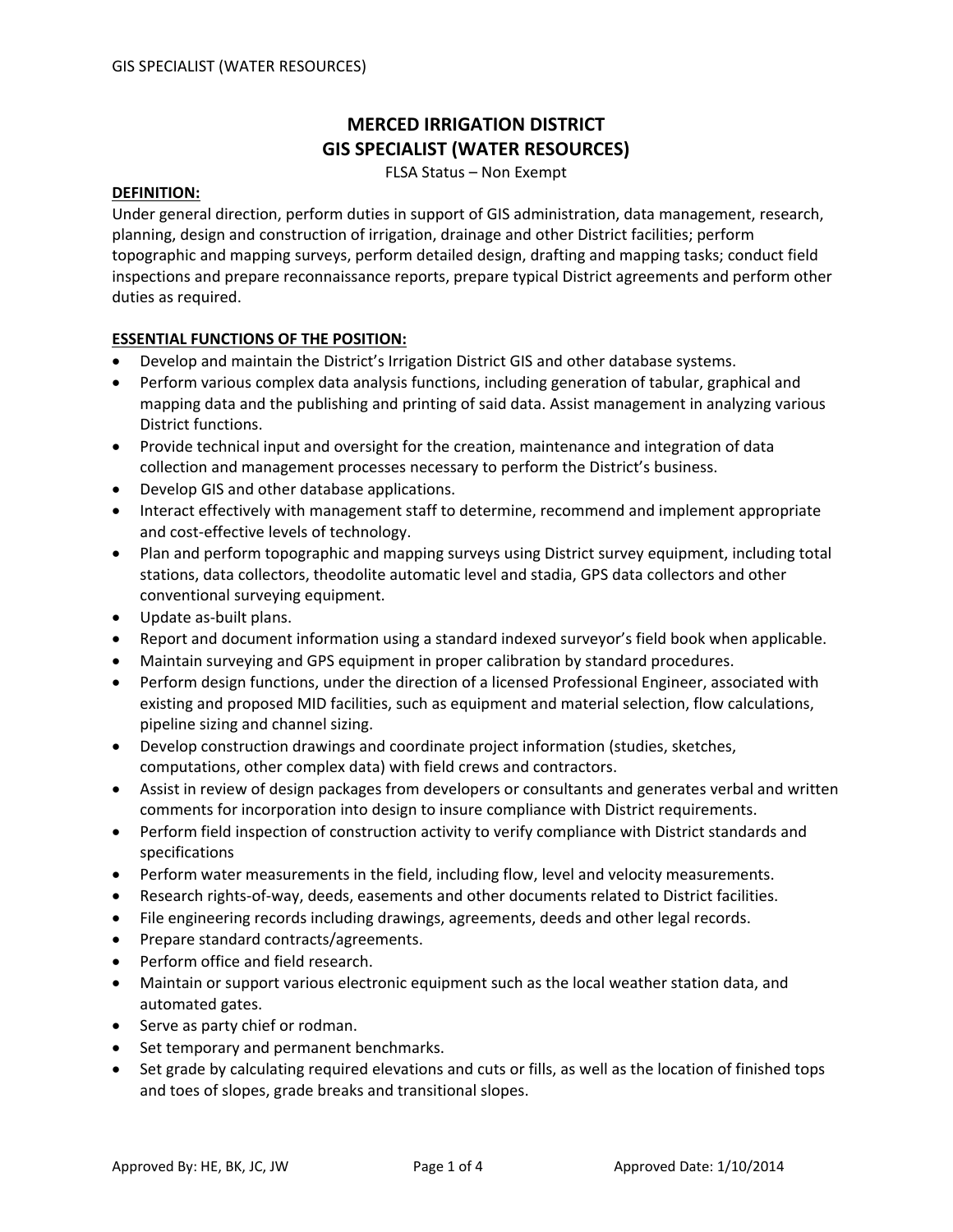- Calculate grades and sections for canals, pipelines, roadways, structures and other infrastructure.
- Calculate angles, distances, areas and volumes from survey data.
- Conduct office and field research to locate monuments for the purpose of describing MID right-ofway and other boundaries.
- Obtain GPS coordinates and dimensions of irrigation facilities and incorporate into CAD, GIS or other databases.
- Conduct dam monitoring surveys for vertical and horizontal displacement and produce results in a graphical and tabular format for analysis.
- Perform construction staking and set grades per conventional standards.
- Assist with calibrating water measurement sensors, automatic gates and other control components.
- Evaluate parcels for storm water discharge to District system.
- Prepare miscellaneous legal documents involved with easements, rights-of-way and property grants associated with any encroachment on existing MID facilities or associated with the construction of new MID facilities.
- Answer questions related to MID operations from MID constituents and the public.
- Investigate water conveyance and delivery issues by interviewing operators, growers and measuring water levels, flows, and delivery and control structures.
- Provide engineering technical support to other District departments.
- Perform other duties as requested, directed or assigned.

## **QUALIFICATIONS:**

Any combination of experience and education that would prepare the candidate for the duties and responsibilities of the position is acceptable.

## **Education:**

- High School graduation or equivalent.
- College level course work in engineering and drafting highly desirable.

## **Experience**:

• Five (5) years of experience executing comparable duties and responsibilities similar to those identified in this job description.

## **Ability To:**

- Understand and effectively implement GIS concepts and models
- Understand and implement changing data management protocols
- Communicate on a technical level with software developers, and District IT Department
- Review and prepare, manually or using AutoCAD or other electronic programs, engineering plans, drawings, maps, site plans and sketches.
- Work with raster and vector drawings.
- Read and interpret maps and public works engineering/construction drawings.
- Use coordinate control maps for staking purposes.
- Work cooperatively with fellow employees and the public as required.
- Communicate clearly and concisely, orally and in writing with District Management, supervisors, co‐ workers, and the public.
- Run Microsoft Windows® programs on personal computers including "Works", "Word", "Excel", "Access", etc
- Attend District‐directed course work related to daily activities.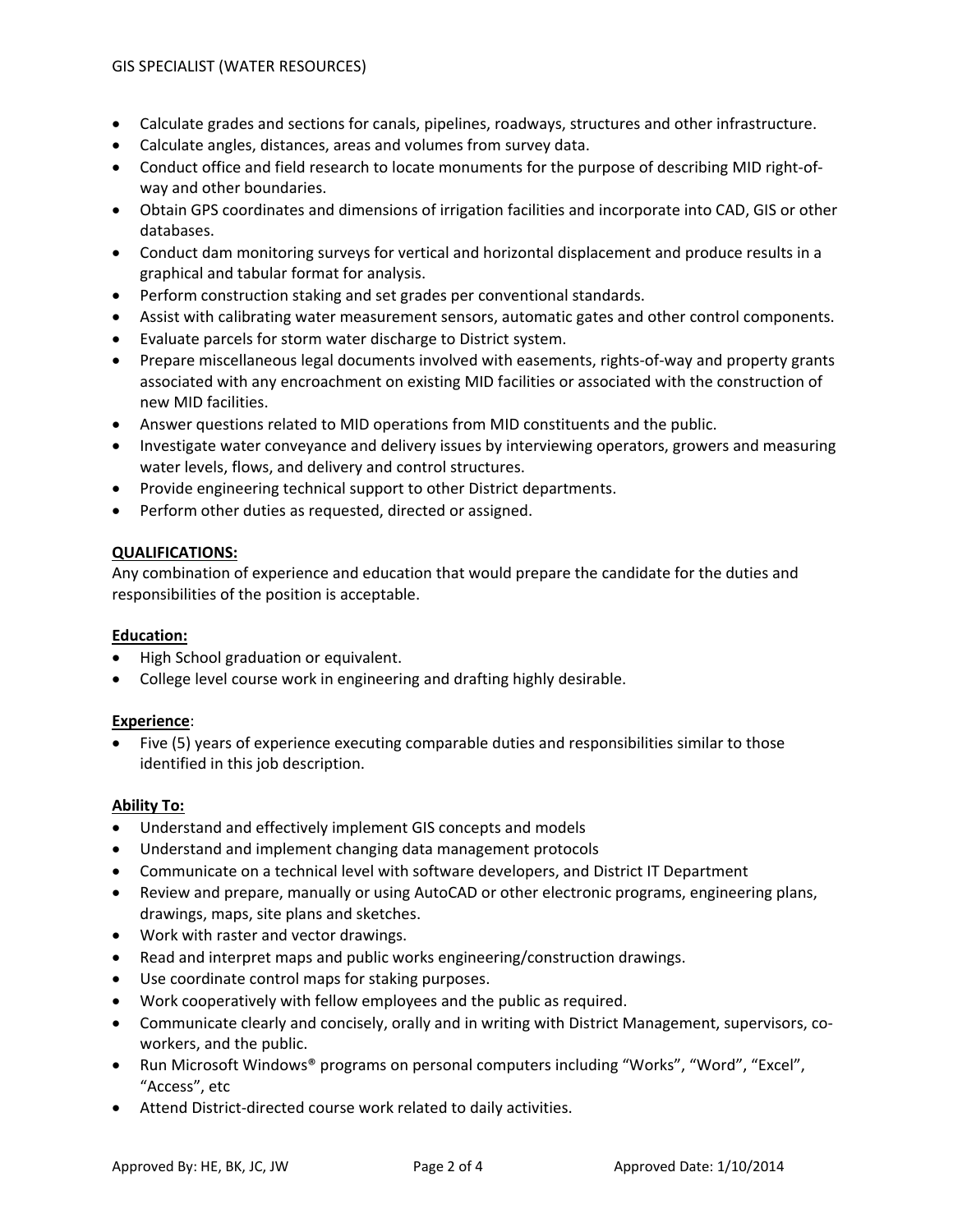- Perform simple mechanical repairs.
- Frequently walk in uneven terrain, in an outdoor environment, in varied weather conditions in order to perform required tasks.
- Must have the ability to work independently and operate with minimal supervision, prioritize a widely fluctuating workload; and work well under pressure and meet continuous deadlines with a high degree of accuracy.
- Make judgmental decisions concerning hardware and software needs; analyze and resolve complex data inconsistencies; and properly interpret situations and make decisions in accordingly.
- Perform various construction staking
- Work closely with all MID staff and management, constituents, consultants, contractors, other governmental agency representatives and the general public.
- Independently solve problems and make recommendations to the Deputy General Manager to best serve the District.
- Provide prompt and proper response to public concerns and complaints.
- Handle confidential information appropriately and professionally.
- Apply common sense based on best engineering practices in resolving nonstandard situations, and field adjustments.

## **Knowledge of**:

- Current version of ESRI software and AutoCAD.
- Database design and management
- Basic SQL, Visual Basic and Python programming languages.
- Various survey and GPS equipment functions and capabilities.
- Basic land surveying and Mapping principles
- Knowledge of simple hydraulic calculations to determine the capacities of open and closed irrigation distribution systems.
- Public Lands Legal Description System (Section, Township, Range).
- Nature of District rights-of-way (easement, fee, prescriptive etc.).
- Microsoft Windows ® based desktop computers and software.
- Agreements (construction agreements, joint use agreements, crossing agreements, etc.)
- Materials, methods, and the tools involved in construction of irrigation facilities
- Civil Engineering practices related to District water conveyance infrastructure to water conveyance design.
- Significant understanding of hydrography and SCADA functions of the Engineering Department including stream flow measurements, grower delivery flow rates verification and associated data management and analysis.

## **Necessary Special Requirements:**

- A valid California Class C Driver License and the ability to maintain insurability under the District's vehicle insurance program.
- Abide by all District policies, guidelines and rules.

## **ENVIRONMENTAL FACTORS:**

- Exposure to the sun: 10% or less work time spent outside a building and exposed to the sun.
- Irregular or extended work hours: Occasionally required to change working hours or work overtime.
- Work performed in an office environment